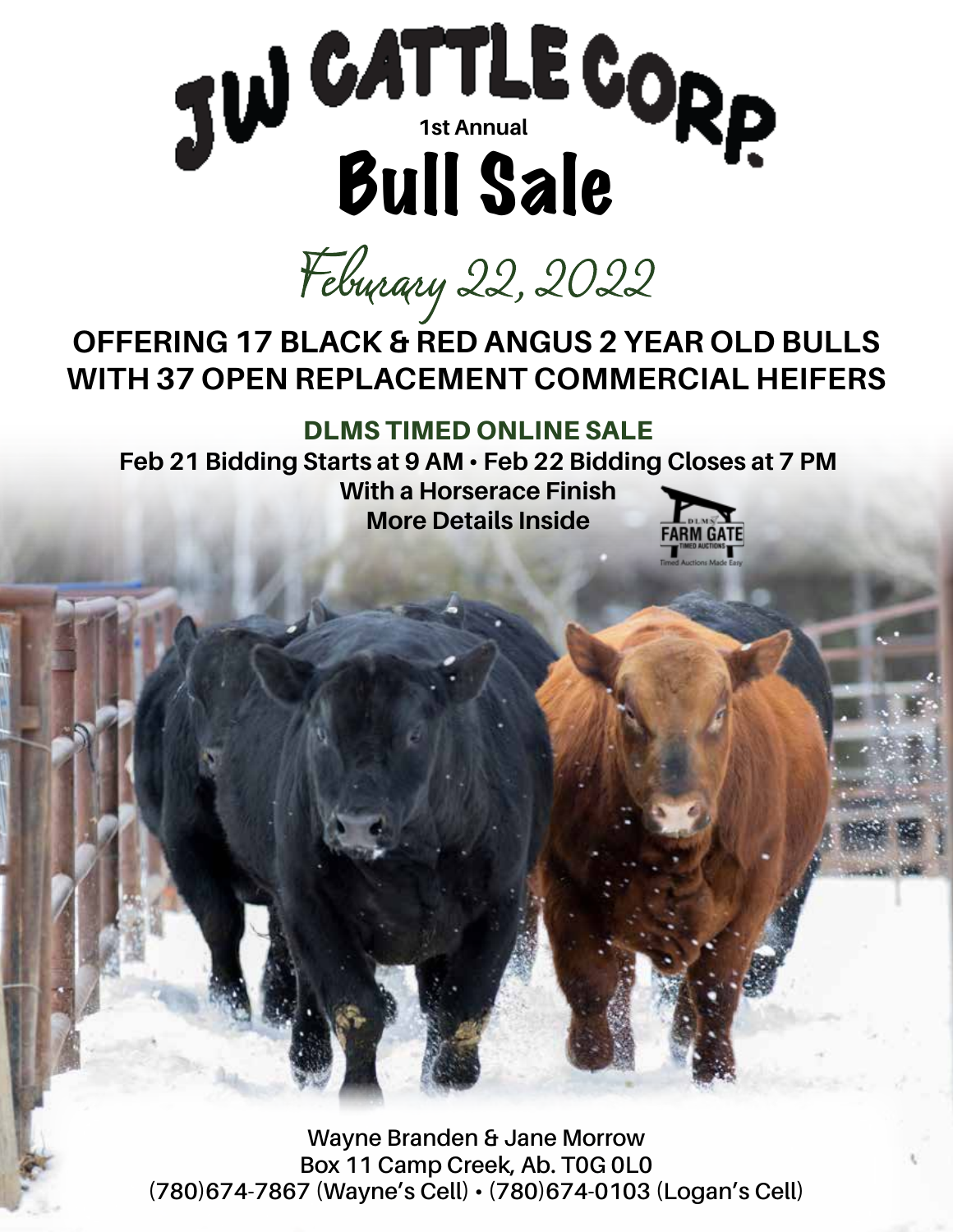## **WELCOME & SALE INFORMATION**



DLMS TIMED ONLINE SALE

#### **Feb 21 Bidding Starts at 9 AM • Feb 22 Bidding Closes at 7 PM With a Horserace Finish**





**Call Mark Holowaychuk from OBI if you need any help with any purchases if not familiar with this process.**

#### **SALE DAY PHONES**

**Wayne Branden -(780)674-7867 • Logan Branden -(780)674-0103 •Mark Holowaychuk, OBI (403)896-4990**

Welcome to our 1st annual JW Cattle Corp. bull & select commercial female Sale! For the past 26 years we have sold our bulls by private treaty, and we want to thank all the great cattle men & women for supporting our program. 80% of our customers are repeat buyers. Thank You! Change is always difficult, but as the cattle industry evolves, we have too as well. Our goal has been to raise purebred and commercial cattle that will go on to work for our customers.

In 2011 we changed our program to April/May calving and selling 2 Year Old bulls. We did this with longevity in mind, allowing time for bull development, stricter culling for feet, temperament and performance. It also provides customers with a bull that can cover more females. Our herdsires are selected from top females and sires from reputable angus programs.

A saying I have is, "If I"m going to feed a bull for 2 years, he better be out of a good cow". With that being said, we are very excited about the group of bulls we have to offer this year, and the dams that raise them. We would encourage you to give us a call about the offering or, better yet, come and tour the offering for yourself anytime before the sale. If you are unable to bid online or don't feel comfortable doing so, feel free to call myself or Mark from OBI to assist you. Sincerely, Wayne, Jane, Logan & Keaton Company of The Street of The Sincerely, Wayne, Jane, Logan & Keaton



#### Terms & Conditions

All cattle sell under the standard terms and conditions set forth by the Canadian Angus Association.

Bulls can remain on farm until the beginning of April 2022. Purchasing insurance for bulls is strongly recommended to protect your investment. Bulls are left entirely at the risk of the purchaser after they are sold. Scrotal Measurements will be available 2 weeks prior to the sale. Insurance Agent: Canadian Farm Insurance - Jill Wildman (780)305-1146

Invoices will be e-mailed to all buyers by JW Cattle Corp. following the sale. Full payment, unless other arrangements have been made, is required by cash or cheque payable in Canadian funds or e-transfer to jwcattle@mcsnet.ca. Customers who pick up bulls within 7 days of purchase will receive \$100 off the purchase price of the bull.

We will deliver bulls free of charge within Western Canada or the closest point of U.S. entry.

JW Cattle Corp. guarantees to sell you a bull that is structurally sound and has passed a semen test conducted by a licensed veterinarian. Should any bull fail to be a satisfactory breeder, he will be replaced with a bull of equal value. Should this not be possible, an adjustment will be made to reflect the bull in question as a credit towards the purchase of another bull. We do not warranty against mismanagement or injury/ illness after the sale and recommend insurance for this purpose. Call us right away if there is a problem and we will work with you to get your females bred.

- **• 100% Guaranteed & Free Delivery**
- **• Bulls are given 1st Shot of Fusagard for footrot prevention**
- 
- **• No Creep, raised on mother's milk and grass**
- 
- No feet trimmed, what you see is what it is, try to cull for feet and temperment<br>• These extra aged bulls can cover more cows/heifers<br>• Usually wean end of November, once weaned, fed a ration to gain 2-2 **then pulled off grass end of October, then fed a 13% Bull Ration, silage-hay ration.**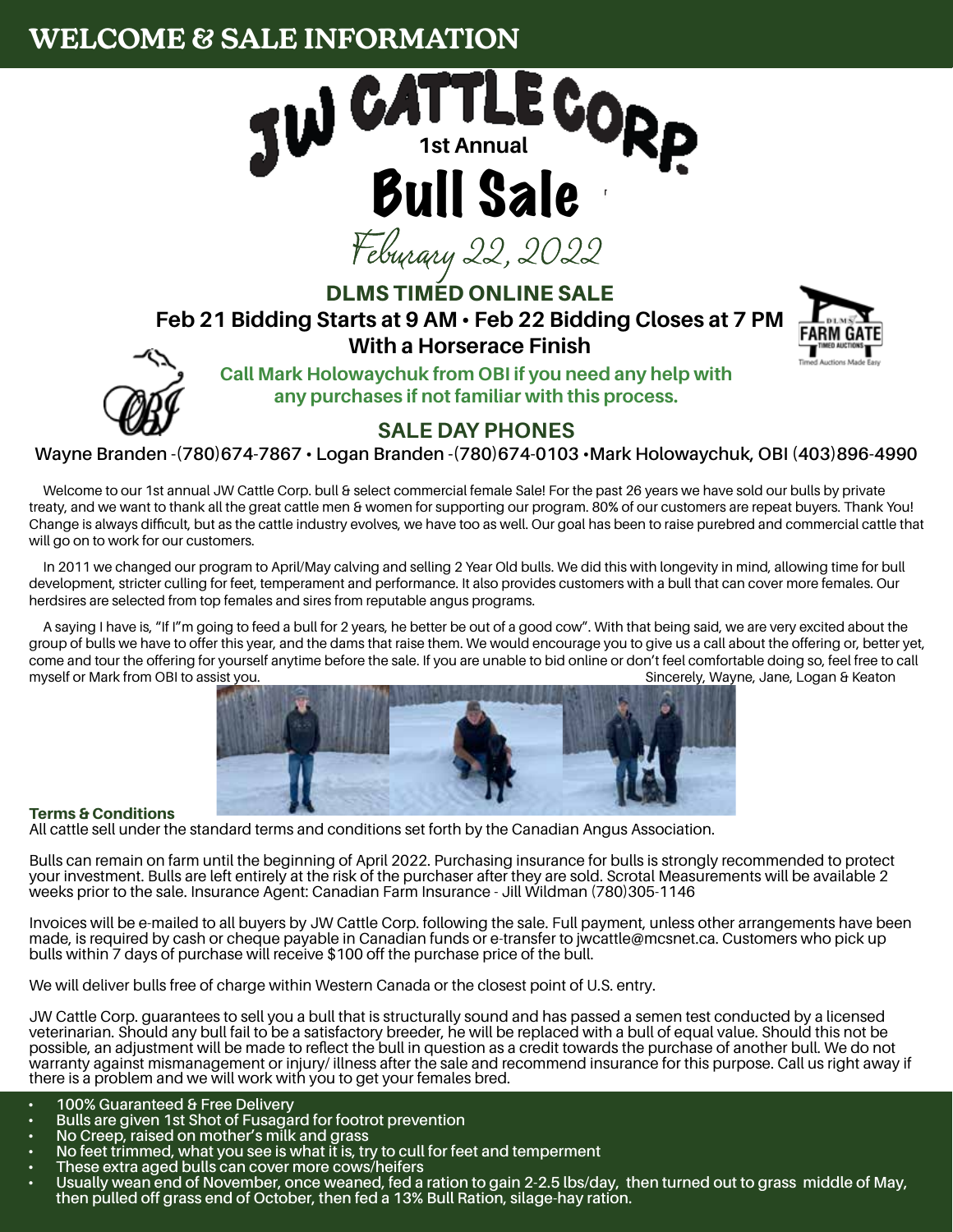

- Impressive bull with a little extra performance
- Cow bull that should add pounds to your next calf crop
- Has been a standout from birth
- Specialists were our #1 sire group last year, big scrotals



**SIRE**

|                           |                                                         |           |           |                                     |      |           |               | 25H RED ROSEHOLM SPECIALIST 25H 37H RED ROSEHOLM SPECIALIST 37H |         |    |           |           |                         |                                     |   |           |               |                    |                |  |
|---------------------------|---------------------------------------------------------|-----------|-----------|-------------------------------------|------|-----------|---------------|-----------------------------------------------------------------|---------|----|-----------|-----------|-------------------------|-------------------------------------|---|-----------|---------------|--------------------|----------------|--|
|                           |                                                         |           |           | WHB 25H                             |      |           | APR. 23, 2020 | 2190248                                                         |         |    |           |           |                         | <b>WHB 37H 1</b>                    |   |           | APR. 25, 2020 |                    | 2190247        |  |
|                           |                                                         |           |           | RED PIE SPECIALIST 430              |      |           |               |                                                                 |         |    |           |           |                         | RED PIE SPECIALIST 430              |   |           |               |                    |                |  |
|                           |                                                         | S-        |           | <b>RED COCKBURN SPECIALIST 700E</b> |      |           |               |                                                                 |         |    |           | S-        |                         | <b>RED COCKBURN SPECIALIST 700E</b> |   |           |               |                    |                |  |
|                           |                                                         |           |           | RED COCKBURN HAUCK 579C             |      |           |               |                                                                 |         |    |           |           | RED COCKBURN HAUCK 579C |                                     |   |           |               |                    |                |  |
| RED TOWAW MARVEL 404A     |                                                         |           |           |                                     |      |           |               |                                                                 |         |    |           |           |                         | RED TOWAW MARVEL 404A               |   |           |               |                    |                |  |
|                           | <b>RED ROSEHOLM LEADING LADY 68D</b><br>$\mathsf{D}$ -l |           |           |                                     |      |           |               |                                                                 |         |    |           | $D-$      |                         | <b>RED ROSEHOLM MISTY 27D</b>       |   |           |               |                    |                |  |
| RED BROX LEADING LADY 54P |                                                         |           |           |                                     |      |           |               |                                                                 |         |    |           |           |                         | ROSEHOLM MISTY 20Y                  |   |           |               |                    |                |  |
|                           | <b>BW</b>                                               | <b>WW</b> | <b>YW</b> | <b>MILK</b>                         | - A' | <b>BW</b> | <b>WW</b>     | <b>Sale Weight</b>                                              | Scrotal | E. | <b>BW</b> | <b>WW</b> | <b>YW</b>               | MILK                                | A | <b>BW</b> | <b>WW</b>     | <b>Sale Weight</b> | <b>Scrotal</b> |  |
|                           |                                                         |           |           |                                     |      |           |               |                                                                 |         | D  |           |           |                         |                                     |   |           |               |                    |                |  |
|                           | 5.9                                                     | 55        | 101       | 25                                  |      |           | 645           | 1955                                                            |         | D  | 2.5       | 49        | 76                      | 26                                  |   | 85        | 659           | 1900               |                |  |



- Smooth bull with some length and performance, weaning index 112
- Recommended for cows or larger heifers
- 2 sisters in our herd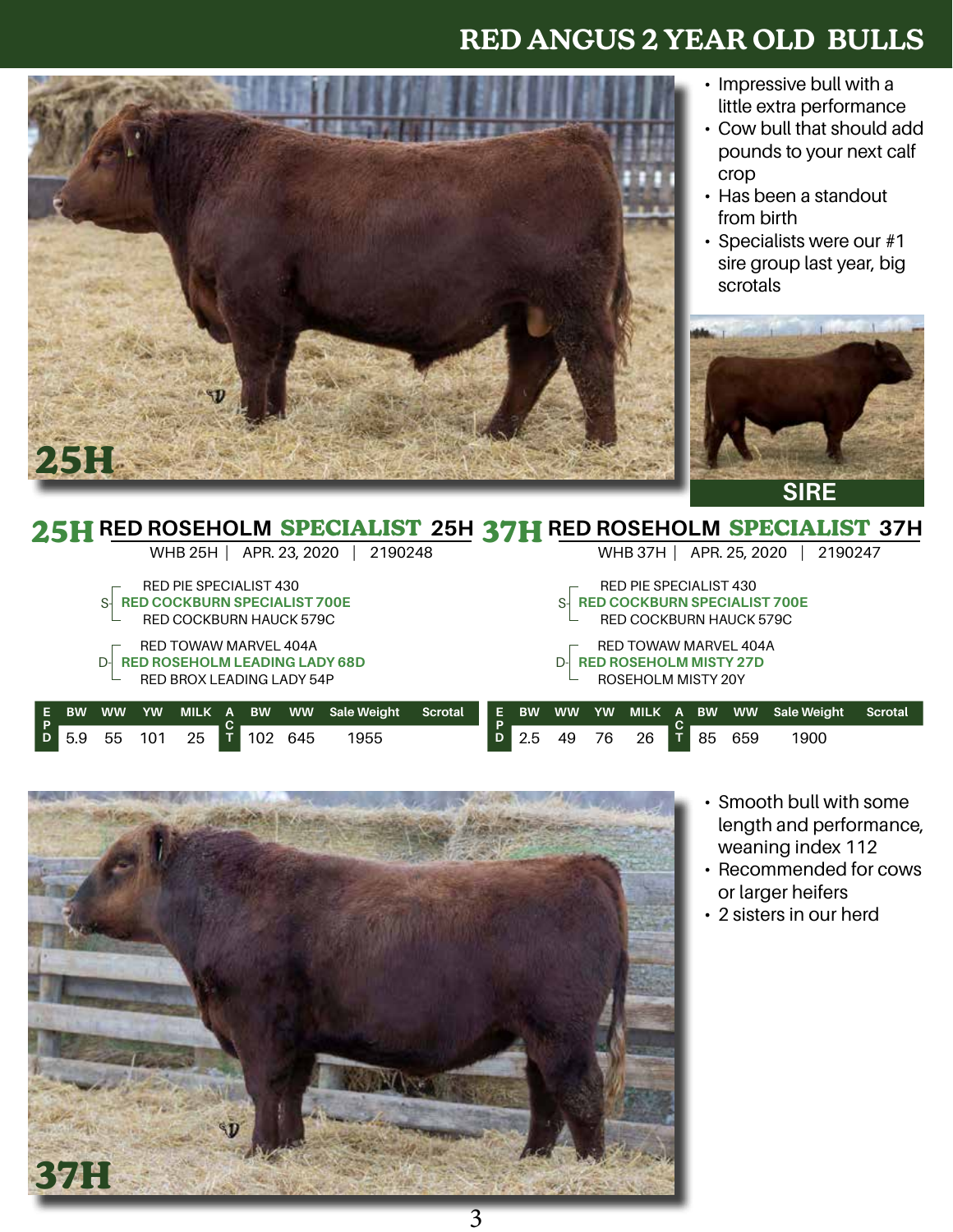- Complete, well balanced Specialist son that grabs your attention
- Recommended for heifers or cows
- Dam is a moderate cow
- 1 sister in herd



|               |                                     |           |           |                                     |  |           |               | <b>82HRED ROSEHOLM SPECIALIST 82H R&amp;HRED ROSEHOLM SPECIALIST 88H</b> |                |         |           |           |           |                                     |           |               |                    |                |
|---------------|-------------------------------------|-----------|-----------|-------------------------------------|--|-----------|---------------|--------------------------------------------------------------------------|----------------|---------|-----------|-----------|-----------|-------------------------------------|-----------|---------------|--------------------|----------------|
|               |                                     |           |           | AJM 82H                             |  |           | MAY. 06, 2020 | 2190251                                                                  |                |         |           |           |           | WHB 88H                             |           | MAY. 07, 2020 | 2190249            |                |
|               |                                     |           |           | RED PIE SPECIALIST 430              |  |           |               |                                                                          |                |         |           |           |           | RED PIE SPECIALIST 430              |           |               |                    |                |
|               |                                     | S-        |           | <b>RED COCKBURN SPECIALIST 700E</b> |  |           |               |                                                                          |                |         |           |           |           | <b>RED COCKBURN SPECIALIST 700E</b> |           |               |                    |                |
|               | RED COCKBURN HAUCK 579C             |           |           |                                     |  |           |               |                                                                          |                |         |           |           |           | RED COCKBURN HAUCK 579C             |           |               |                    |                |
|               | RED ROSEHOLM INCLINED 82X           |           |           |                                     |  |           |               |                                                                          |                |         |           |           |           | RED U-2 REGIMENT 376C               |           |               |                    |                |
|               | <b>RED ROSEHOLM 49A</b><br>$\Gamma$ |           |           |                                     |  |           |               |                                                                          |                |         |           |           |           | <b>RED ROSEHOLM FREYJA 154E</b>     |           |               |                    |                |
|               | RED ROSEHOLM DUCHESS 11Y            |           |           |                                     |  |           |               |                                                                          |                |         |           |           |           | RED ROSEHOLM FREYJA 30B             |           |               |                    |                |
|               |                                     |           |           |                                     |  |           |               |                                                                          |                |         |           |           |           |                                     |           |               |                    |                |
| $\frac{E}{P}$ | <b>BW</b>                           | <b>WW</b> | <b>YW</b> | MILK A                              |  | <b>BW</b> | <b>WW</b>     | <b>Sale Weight</b>                                                       | <b>Scrotal</b> | E.<br>D | <b>BW</b> | <b>WW</b> | <b>YW</b> | MILK A                              | <b>BW</b> | <b>WW</b>     | <b>Sale Weight</b> | <b>Scrotal</b> |
|               | .5                                  | 42        | 73        | 23                                  |  | 84        | 602           | 1800                                                                     |                |         | 0.6       | 44        | 74        | 25                                  | 85        | 606           | 1865               |                |

- Easy doing Specialist son with extra depth of body and spring of rib
- 85 lb birth weight
- Dam (154E) and Granddam (30B) are from a cherished cow family that goes back to Red SVR Freyja 65L. They have perfect feet and udders and are definitely among my favourites.

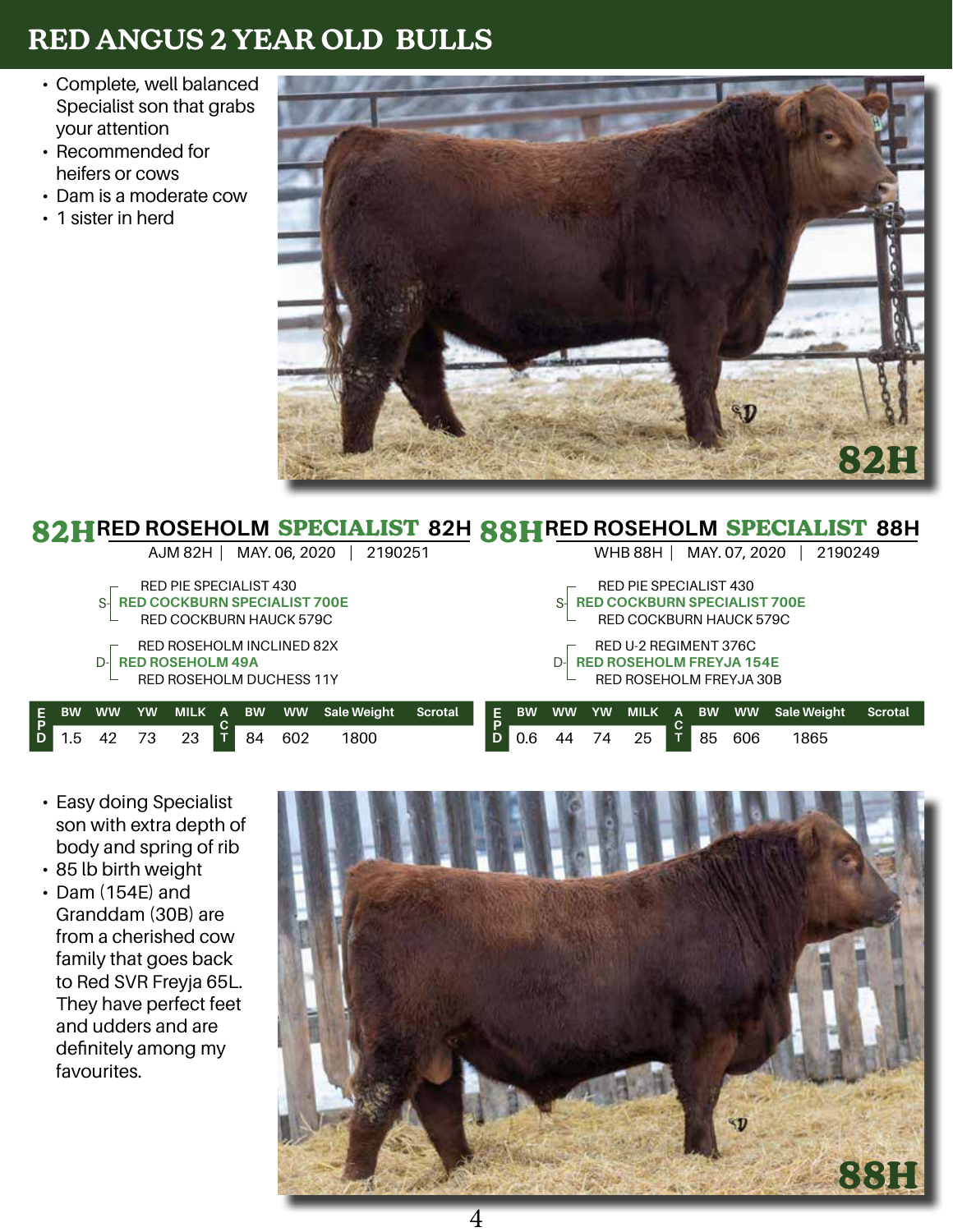

- Dark red, attractive bull with excellent feet
- Recommended for heifers or cows
- Another 65L grandson
- 2 sisters in our herd

|                          |                                                                       |           |           |                        |  |           |               | RED ROSEHOLM SPECIALIST 44H |         |         |                            |           |    |                                     |   |           |               | RED ROSEHOLM SPECIALIST 4H |                |  |
|--------------------------|-----------------------------------------------------------------------|-----------|-----------|------------------------|--|-----------|---------------|-----------------------------|---------|---------|----------------------------|-----------|----|-------------------------------------|---|-----------|---------------|----------------------------|----------------|--|
|                          |                                                                       |           |           | WHB 44H                |  |           | APR. 28, 2020 | 2190245                     |         |         |                            |           |    | WHB 4H                              |   |           | APR. 16, 2020 | 2190244                    |                |  |
|                          |                                                                       |           |           | RED PIE SPECIALIST 430 |  |           |               |                             |         |         |                            |           |    | RED PIE SPECIALIST 430              |   |           |               |                            |                |  |
|                          | <b>RED COCKBURN SPECIALIST 700E</b><br>S-l<br>RED COCKBURN HAUCK 579C |           |           |                        |  |           |               |                             |         |         |                            | S-        |    | <b>RED COCKBURN SPECIALIST 700E</b> |   |           |               |                            |                |  |
|                          |                                                                       |           |           |                        |  |           |               |                             |         |         |                            |           |    | RED COCKBURN HAUCK 579C             |   |           |               |                            |                |  |
|                          |                                                                       |           |           |                        |  |           |               |                             |         |         | RED NORTHLINE PACIFIC 101P |           |    |                                     |   |           |               |                            |                |  |
|                          | RED SVR GANGSTER 77U<br><b>RED ROSEHOLM FREYJA 99X</b><br>D-l         |           |           |                        |  |           |               |                             |         |         |                            | $D-$      |    | <b>RED ROSEHOLM FREYJA 76S</b>      |   |           |               |                            |                |  |
| RED ROSEHOLM FREYJA 157P |                                                                       |           |           |                        |  |           |               |                             |         |         |                            |           |    | <b>RED SVR FREYJA 53N</b>           |   |           |               |                            |                |  |
|                          |                                                                       |           |           |                        |  |           |               |                             |         |         |                            |           |    |                                     |   |           |               |                            |                |  |
|                          | <b>BW</b>                                                             | <b>WW</b> | <b>YW</b> | MILK A                 |  | <b>BW</b> | <b>WW</b>     | Sale Weight                 | Scrotal | E.<br>D | <b>BW</b>                  | <b>WW</b> | YW | <b>MILK</b>                         | A | <b>BW</b> | <b>WW</b>     | <b>Sale Weight</b>         | <b>Scrotal</b> |  |
|                          | 2.6                                                                   | 42        | 74        | 22                     |  | 84        | 559           | 1800                        |         |         | . .4                       | 38        | 63 | 22                                  |   | 78        | 565           | 1645                       |                |  |



- Moderate sized heifer bull
- Dam is 14 years old, moderate cow with excellent feet and udder
- One of her daughters retained in our herd and another purchased by Hardy Fischer in 2014 as the pick of the red calves
- Granddam (Red SVR Freyja 65L, purchased from South VIew Ranch) was a top performing female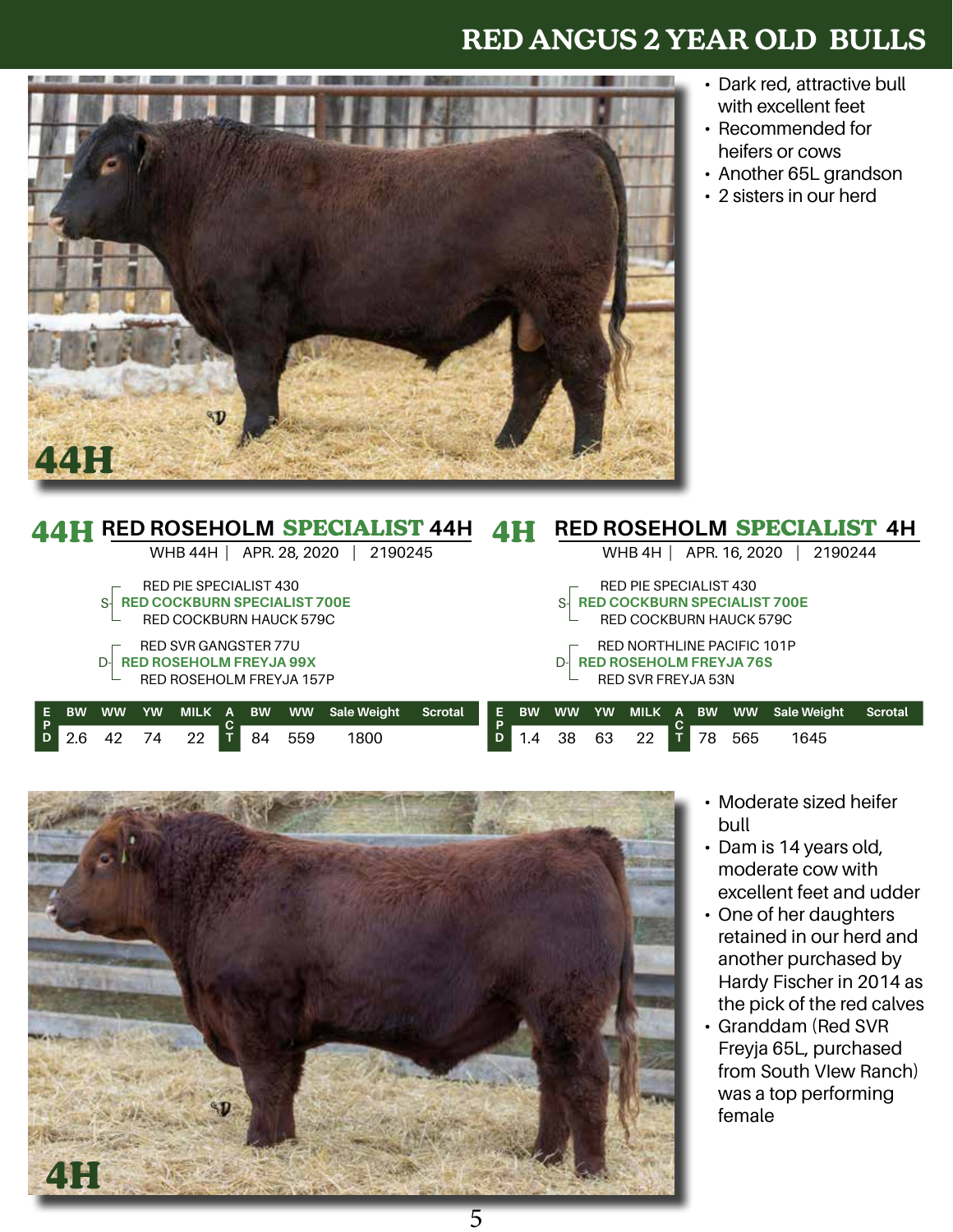- Dark footed bull, structurally correct
- Recommended for cows or larger framed heifers
- Dam is black red carrier
- One of her daughters retained in our herd WHB 26A (Elite/Premier Dam)
- Sire (Red Heart Valley Stout 25D) has produced excellent females for us





|        |           |           | ----      |                                   |   |           |               |                               |         |   |           |           |                        |                                |   |           |               |                              |                |
|--------|-----------|-----------|-----------|-----------------------------------|---|-----------|---------------|-------------------------------|---------|---|-----------|-----------|------------------------|--------------------------------|---|-----------|---------------|------------------------------|----------------|
|        | 131       |           |           |                                   |   |           |               | <b>RED ROSEHOLM STOUT 13H</b> |         |   | 71H       |           |                        |                                |   |           |               | <b>RED ROSEHOLM 74D 71H</b>  |                |
|        |           |           |           | WHB 13H $\vert$                   |   |           | APR. 20, 2020 | 2187773                       |         |   |           |           |                        | <b>WHB 71H</b>                 |   |           | MAY. 03, 2020 | 2187794                      |                |
|        |           |           |           | RED HEART VALLEY STOUT 17A        |   |           |               |                               |         |   |           |           |                        | RED TOWAW MARVEL 404A          |   |           |               |                              |                |
|        |           | S-        |           | <b>RED HEART VALLEY STOUT 25D</b> |   |           |               |                               |         |   |           | S-        |                        | <b>RED ROSEHOLM MARVEL 74D</b> |   |           |               |                              |                |
|        |           |           |           | RED HEART VALLEY DIAMOND 45A      |   |           |               |                               |         |   |           |           |                        | RED ROSEHOLM FREYGA 114X       |   |           |               |                              |                |
|        |           |           |           | <b>KBJ CHIEF 150L</b>             |   |           |               |                               |         |   |           |           |                        |                                |   |           |               | RED NORTH POINT BLUERARE 70A |                |
|        |           | $D-$      |           | <b>ROSEHOLM MISTY 1W</b>          |   |           |               |                               |         |   |           | $D-I$     |                        | <b>RED ROSEHOLM ANEXA 46D</b>  |   |           |               |                              |                |
|        |           |           |           |                                   |   |           |               |                               |         |   |           |           |                        |                                |   |           |               |                              |                |
|        |           |           |           | KBJ MISTY 408R                    |   |           |               |                               |         |   |           |           | RED ROSEHOLM ANEXA 39Y |                                |   |           |               |                              |                |
|        |           |           |           |                                   |   |           |               |                               |         |   |           |           |                        |                                |   |           |               |                              |                |
| Е      | <b>BW</b> | <b>WW</b> | <b>YW</b> | MILK A                            |   | <b>BW</b> | <b>WW</b>     | <b>Sale Weight</b>            | Scrotal | E | <b>BW</b> | <b>WW</b> | <b>YW</b>              | <b>MILK</b>                    | A | <b>BW</b> | <b>WW</b>     | <b>Sale Weight</b>           | <b>Scrotal</b> |
| P<br>D | 3.1       | 37        | 59        | 25                                | т | 88        | 617           | 1700                          |         |   | 3.4       | 31        | 52                     | 26                             | T | 87        | 567           | 1770                         |                |

- Marvel son with some length and depth
- Recommended for cows

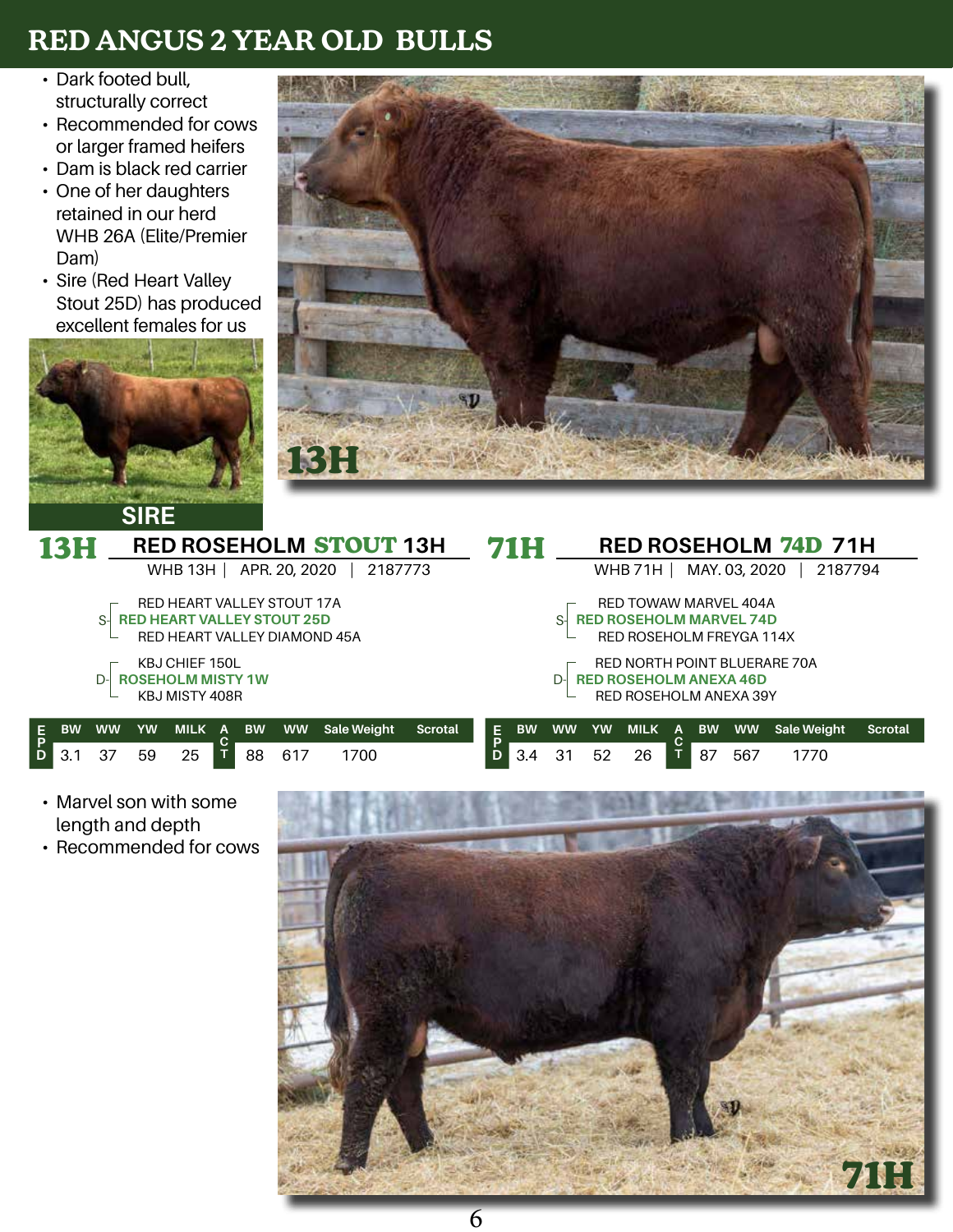

- Moderate frame, easy fleshing individual, weaning index 111
- Black red carrier
- Sire is Everblack High Test 20A, high seller in 2015, purchased with Shawn & Jennifer Fischer
- Dam (26A) is an Elite/ Premier Dam, beautiful feet and udder. She is a daughter of 1W who is the dam of WHB 13H bull.

|            | <b>54H</b> |           |    |                             |   |           |               | <b>ROSEHOLM HITEST 54H</b> |                | <b>84H</b> |           |           |             |                               |           |               | <b>ROSEHOLM HITEST 84H</b> |                |
|------------|------------|-----------|----|-----------------------------|---|-----------|---------------|----------------------------|----------------|------------|-----------|-----------|-------------|-------------------------------|-----------|---------------|----------------------------|----------------|
|            |            |           |    | WHB 54H                     |   |           | APR. 29, 2020 | 2187781                    |                |            |           |           |             | WHB 84H                       |           | MAY. 06, 2020 | 2187796                    |                |
|            |            |           |    | <b>CLEGG NET WORTH 22W</b>  |   |           |               |                            |                |            |           |           |             | CLEGG NET WORTH 22W           |           |               |                            |                |
|            |            | S-        |    | <b>EVERBLACK HITEST 20A</b> |   |           |               |                            |                |            |           |           |             | <b>EVERBLACK HITEST 20A</b>   |           |               |                            |                |
|            |            |           |    | SANE 6595 BLACKBIRD 409N    |   |           |               |                            |                |            |           |           |             | SANE 6595 BLACKBIRD 409N      |           |               |                            |                |
|            |            |           |    | ROSEHOLM ZAMA PINE 079X     |   |           |               |                            |                |            |           |           | JL ELI 2126 |                               |           |               |                            |                |
|            |            |           |    | <b>ROSEHOLM MISTY 26A</b>   |   |           |               |                            |                |            |           |           |             | <b>ROSEHOLM DAQUANTE 170E</b> |           |               |                            |                |
|            |            |           |    | ROSEHOLM MISTY 1W           |   |           |               |                            |                |            |           |           |             | <b>LCL DAOUANTE 22Y</b>       |           |               |                            |                |
|            |            |           |    |                             |   |           |               |                            |                |            |           |           |             |                               |           |               |                            |                |
| E.<br>7 P. | <b>BW</b>  | <b>WW</b> | YW | <b>MILK</b>                 | A | <b>BW</b> | <b>WW</b>     | Sale Weight                | <b>Scrotal</b> | E.         | <b>BW</b> | <b>WW</b> | <b>YW</b>   | MILK A                        | <b>BW</b> | <b>WW</b>     | Sale Weight                | <b>Scrotal</b> |
| D          | $-1.5$     | 34        | 52 | 27                          |   | 73        | 642           | 1755                       |                |            | $-1.7$    | 41        | 73          | 24                            | 70        | 628           | 1785                       |                |

7



• Well put together heifer bull

• Granddam was purchased as a heifer calf from LCL Angus and she produced a herd sire for us.



**SIRE**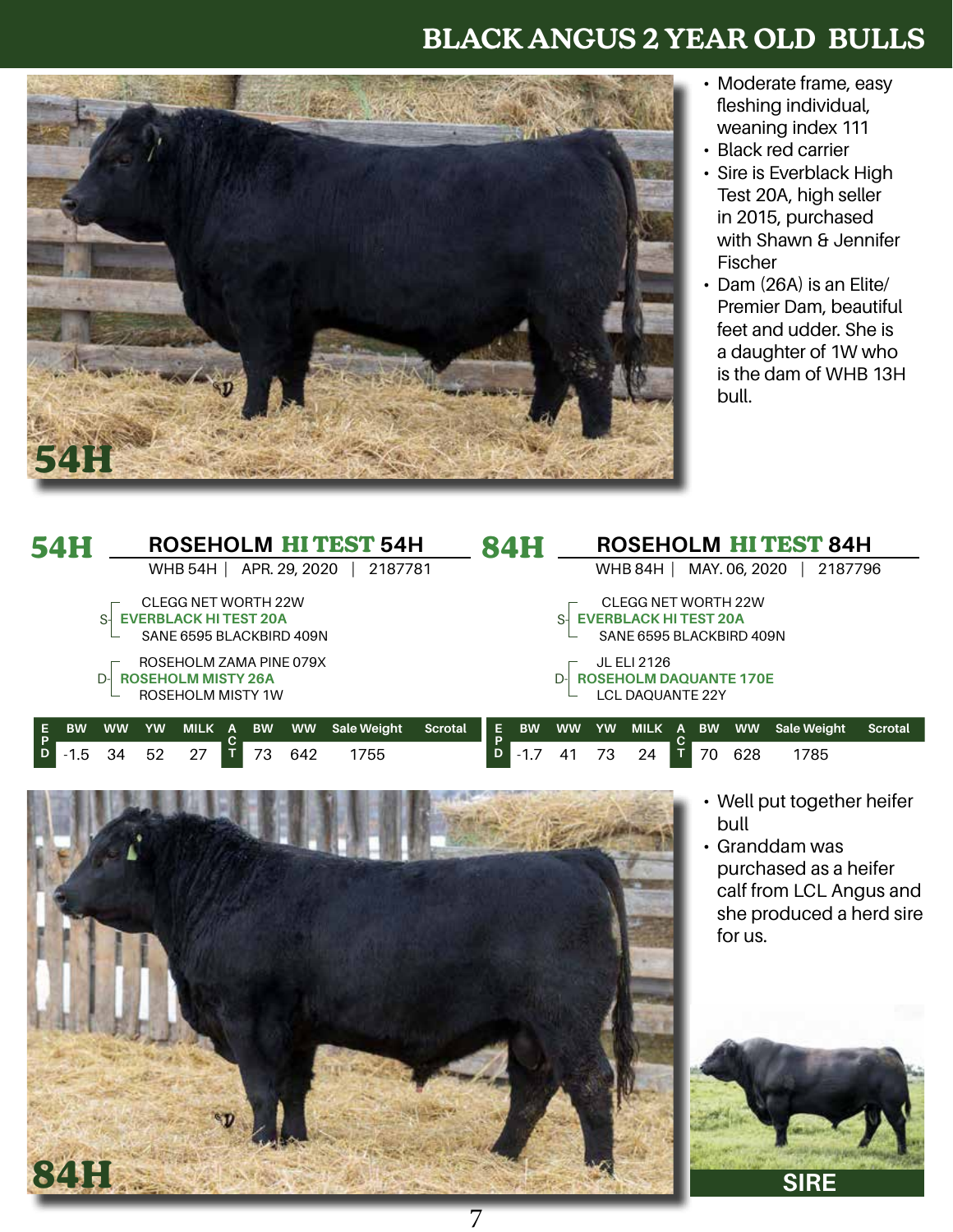- One of the youngest bulls in the offering, keeps getting better and better
- Dam (159U) is still producing at 14 years of age. One of her daughters was sold to Everblack Angus and is being flushed.
- Dam goes back to Roseholm Dyna 115N



|         | <b>92H</b> |           |           |                                                                                       |   |           |               | ROSEHOLM HITEST 92H |                |         | <b>64H</b> |           |           |                                                                                       |   |           |               | <b>ROSEHOLM HITEST 64H</b> |                |
|---------|------------|-----------|-----------|---------------------------------------------------------------------------------------|---|-----------|---------------|---------------------|----------------|---------|------------|-----------|-----------|---------------------------------------------------------------------------------------|---|-----------|---------------|----------------------------|----------------|
|         |            |           |           | AJM 92H                                                                               |   |           | MAY. 09, 2020 | 2187949             |                |         |            |           |           | WHB 64H                                                                               |   |           | MAY. 01, 2020 | 2187958                    |                |
|         |            | S-        |           | <b>CLEGG NET WORTH 22W</b><br><b>EVERBLACK HITEST 20A</b><br>SANE 6595 BLACKBIRD 409N |   |           |               |                     |                |         |            |           |           | <b>CLEGG NET WORTH 22W</b><br><b>EVERBLACK HITEST 20A</b><br>SANE 6595 BLACKBIRD 409N |   |           |               |                            |                |
|         |            |           |           | B HILLS FORTY PROOF 604<br><b>ROSEHOLM DYNA 159U</b><br>ROSEHOLM DYNA 10R             |   |           |               |                     |                |         |            |           |           | DWAJO SILVERADO 24A<br><b>ROSEHOLM DYNA 19C</b><br>ROSEHOLM DYNA 9Z                   |   |           |               |                            |                |
| E.<br>P | <b>BW</b>  | <b>WW</b> | <b>YW</b> | MILK                                                                                  | A | <b>BW</b> | <b>WW</b>     | <b>Sale Weight</b>  | <b>Scrotal</b> | E.<br>D | <b>BW</b>  | <b>WW</b> | <b>YW</b> | <b>MILK</b>                                                                           | A | <b>BW</b> | <b>WW</b>     | <b>Sale Weight</b>         | <b>Scrotal</b> |
| D       | $-0.8$     | 29        | 53        | 25                                                                                    |   |           | 549           | 1685                |                |         | $-2.9$     | 36        | 62        |                                                                                       |   | 63        | 558           | 1765                       |                |

- Moderate with lots of middle
- Heifer bull
- From another treasured cow family that includes Roseholm Dyna 115N, her calf was sold to Country Lane Angus in the Northern Select sale and they had success selling females out of her last fall. The granddam (9Z) is currently my favourite black female.

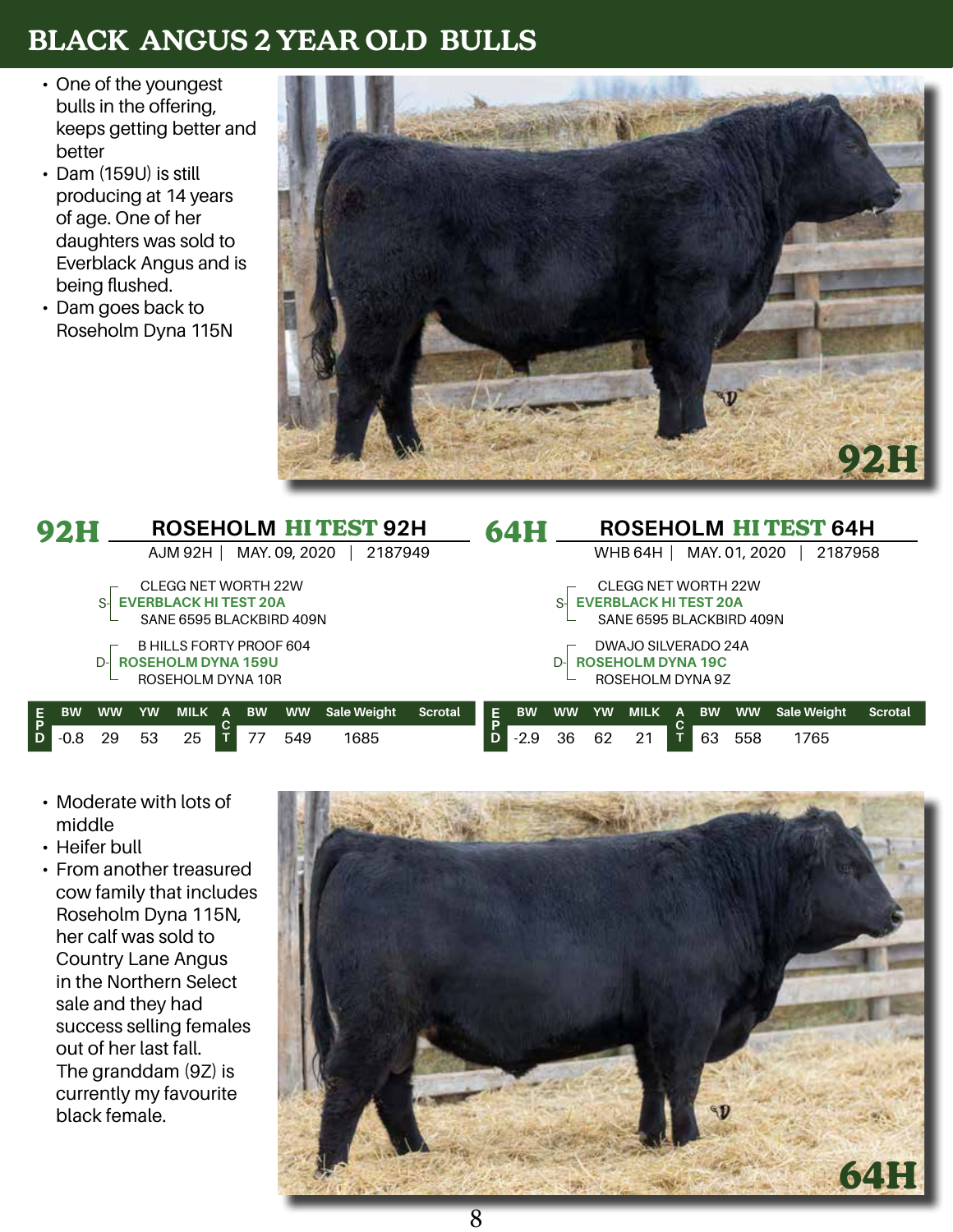

- Moderate bull
- Excellent calving ease prospect, sired by High Test
- Dam is moderate, with great feet and udder
- Keaton purchased his dam from Country Lane Angus as a junior at the Northern Select Sale

|   | <b>404H</b>                |           |           |                                   |    |           |               | <b>K BRANDEN HITEST 404H</b> |         |         | 70H       |           |                        |                             |           |               | <b>ROSEHOLM CASSIDY 70H</b> |                |  |
|---|----------------------------|-----------|-----------|-----------------------------------|----|-----------|---------------|------------------------------|---------|---------|-----------|-----------|------------------------|-----------------------------|-----------|---------------|-----------------------------|----------------|--|
|   |                            |           |           | KBCM 404H                         |    |           | MAY. 08, 2020 | 2187969                      |         |         |           |           |                        | AJM 70H 1                   |           | MAY. 03, 2020 | 2187955                     |                |  |
|   |                            |           |           | <b>CLEGG NET WORTH 22W</b>        |    |           |               |                              |         |         |           |           |                        | <b>RING CREEK FLYNN 25A</b> |           |               |                             |                |  |
|   |                            | S-        |           | <b>EVERBLACK HITEST 20A</b>       |    |           |               |                              |         |         |           |           |                        | <b>BAR-E-L CASSIDY 70C</b>  |           |               |                             |                |  |
|   |                            |           |           | SANE 6595 BLACKBIRD 409N          |    |           |               |                              |         |         |           |           |                        | BAR-E-L MAGNOLIA 209A       |           |               |                             |                |  |
|   |                            |           |           | HF TIGER 100Z                     |    |           |               |                              |         |         |           |           | SOO LINE PROPHECY 9132 |                             |           |               |                             |                |  |
|   |                            | $D-$      |           | <b>COUNTRY LANE BLACKBIRD 26B</b> |    |           |               |                              |         |         |           |           |                        | <b>ROSEHOLM DYNA 33A</b>    |           |               |                             |                |  |
|   | COUNTRY LANE BLACKBIRD 20X |           |           |                                   |    |           |               |                              |         |         |           |           |                        | ROSEHOLM DYNA 77X           |           |               |                             |                |  |
|   |                            |           |           |                                   |    |           |               |                              |         |         |           |           |                        |                             |           |               |                             |                |  |
| Е | <b>BW</b>                  | <b>WW</b> | <b>YW</b> | MILK                              | A  | <b>BW</b> | <b>WW</b>     | <b>Sale Weight</b>           | Scrotal | E.<br>Ð | <b>BW</b> | <b>WW</b> | <b>YW</b>              | MILK A                      | <b>BW</b> | <b>WW</b>     | Sale Weight                 | <b>Scrotal</b> |  |
|   | 0.0                        | 32        | 57        | 21                                | 85 | 562       | 1605          |                              |         | 3.5     | 38        | 67        | 26                     | 92                          | 629       | 1660          |                             |                |  |



- Recommended for cows
- Dam is a very nice cow from the Dyna cow family

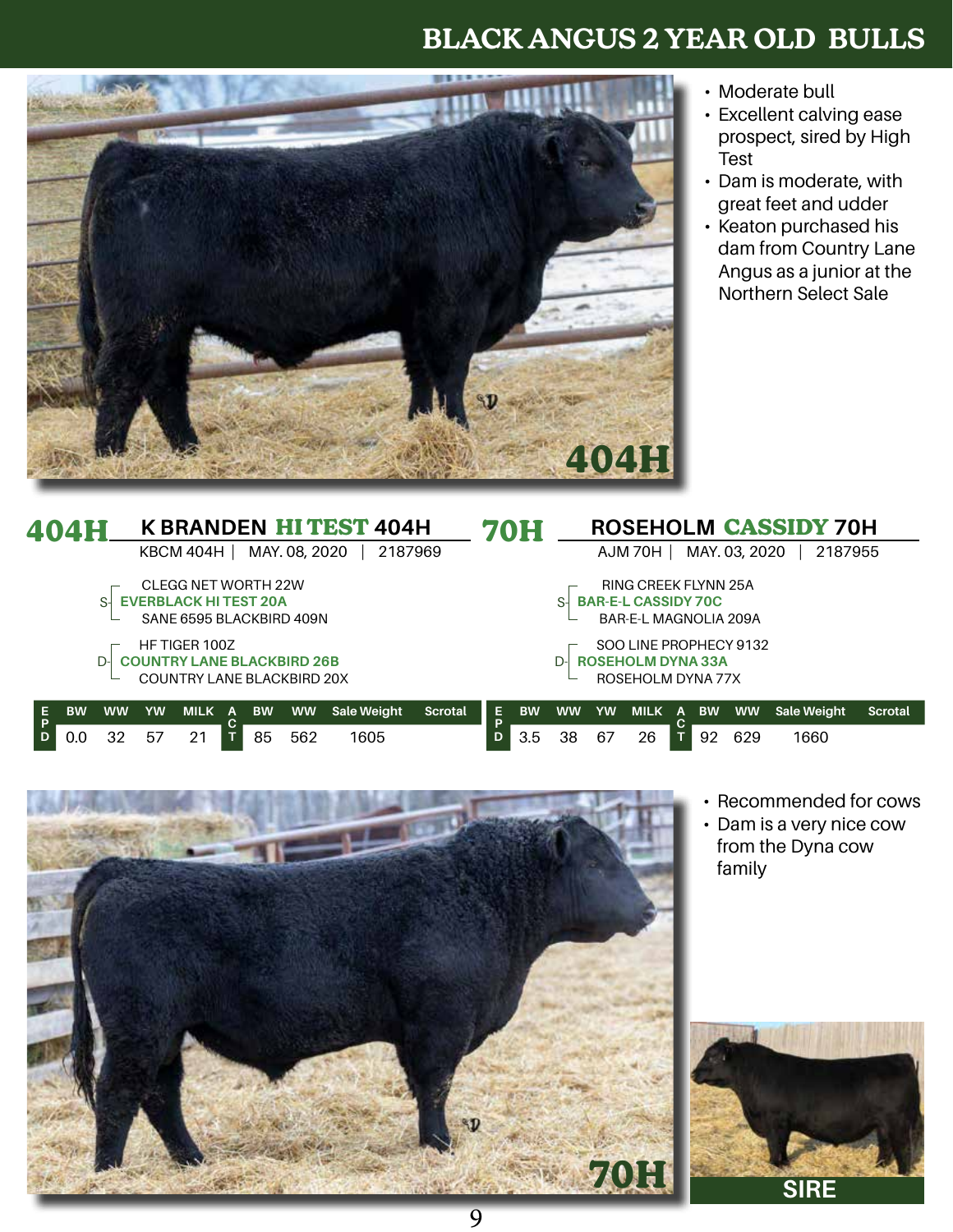- Smooth fronted heifer bull
- 2 sisters in our herd-1 is the dam of 61H
- Cassidy bull was purchased with Dwajo Angus, the high selling 2 Year Old out of the Bar-E-L Bull Sale.



|   | 78H          |           |           |                             |           |               | <b>ROSEHOLM CASSIDY 78H</b> |                |    | <b>96H</b> |           |           |                             |   |           |               | ROSEHOLM CASSIDY 96H |                |  |
|---|--------------|-----------|-----------|-----------------------------|-----------|---------------|-----------------------------|----------------|----|------------|-----------|-----------|-----------------------------|---|-----------|---------------|----------------------|----------------|--|
|   |              |           |           | <b>WHB 78H</b>              |           | MAY. 05, 2020 | 2187788                     |                |    |            |           |           | WHB 96H                     |   |           | MAY. 12, 2020 | 2187777              |                |  |
|   |              |           |           | <b>RING CREEK FLYNN 25A</b> |           |               |                             |                |    |            |           |           | <b>CLEGG NET WORTH 22W</b>  |   |           |               |                      |                |  |
|   |              | S-        |           | <b>BAR-E-L CASSIDY 70C</b>  |           |               |                             |                |    |            |           |           | <b>EVERBLACK HITEST 20A</b> |   |           |               |                      |                |  |
|   |              |           |           | BAR-E-L MAGNOLIA 209A       |           |               |                             |                |    |            |           |           | SANE 6595 BLACKBIRD 409N    |   |           |               |                      |                |  |
|   |              |           |           | JL ELI 2126                 |           |               |                             |                |    |            |           |           | SOO LINE PROPHECY 9132      |   |           |               |                      |                |  |
|   |              | D-        |           | <b>ROSEHOLM RUBY 42C</b>    |           |               |                             |                |    |            |           |           | <b>ROSEHOLM BLACKCAP 8Z</b> |   |           |               |                      |                |  |
|   |              |           |           | ROSEHOLM RUBY 3W            |           |               |                             |                |    |            |           |           | SILVER DOME BLACKCAP 137M   |   |           |               |                      |                |  |
|   | <b>BW</b>    | <b>WW</b> | <b>YW</b> | MILK A                      | <b>BW</b> | <b>WW</b>     | <b>Sale Weight</b>          | <b>Scrotal</b> | E. | <b>BW</b>  | <b>WW</b> | <b>YW</b> | <b>MILK</b>                 | A | <b>BW</b> | <b>WW</b>     | Sale Weight          | <b>Scrotal</b> |  |
| D |              |           |           |                             |           |               |                             |                |    |            |           |           |                             |   |           |               |                      |                |  |
|   | $.5^{\circ}$ | 29        | 54        | 24                          | 80        | 566           | 1730                        |                |    | 4.3        | 35        | 67        | 22                          |   | 88        | 589           | 1760                 |                |  |

- Big scrotal, well balanced, easy fleshing individual with his extra depth of body
- Recommended for cows
- Dam has been a solid producer, her bull calves always seem to make the bull pen

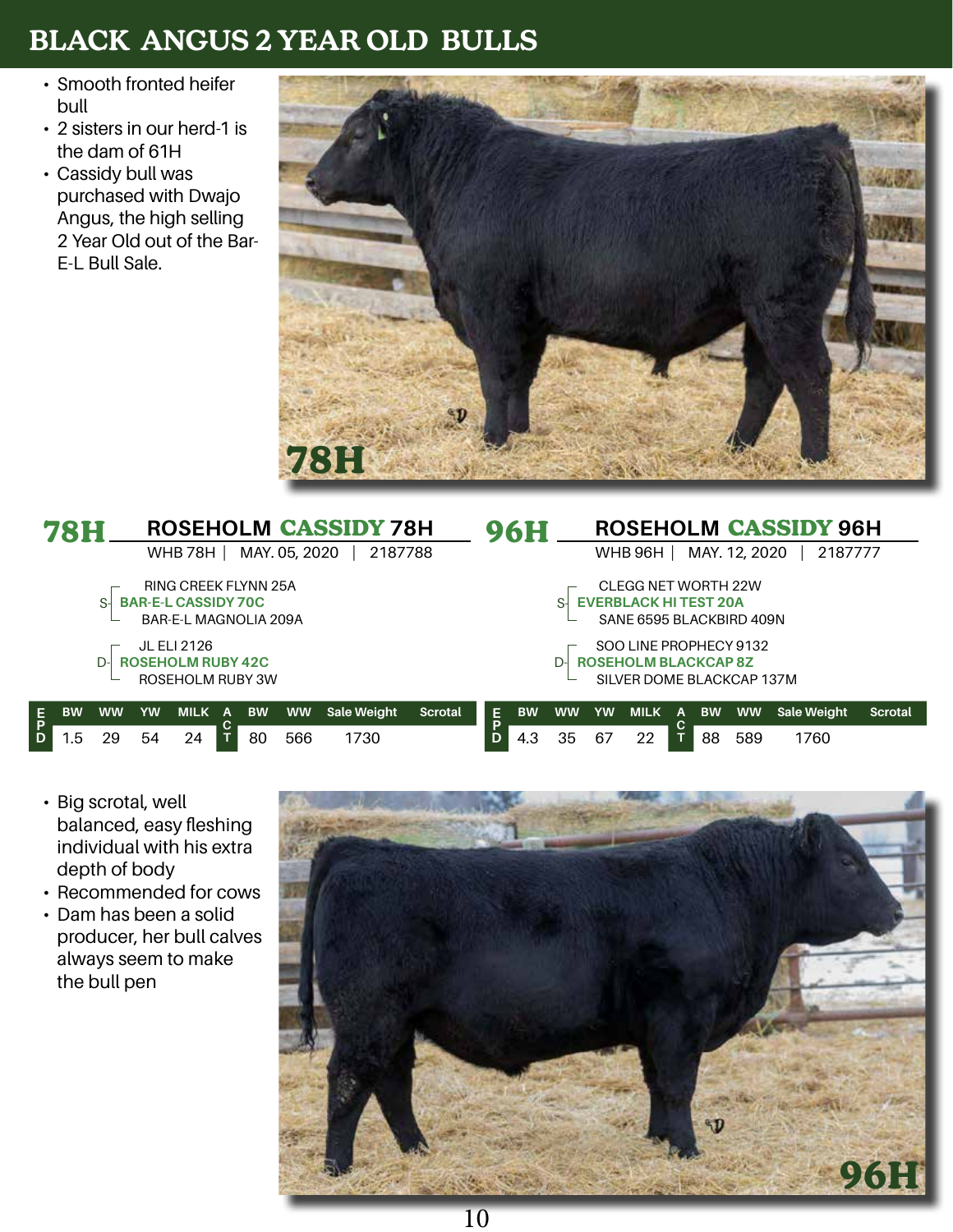

- Moderate framed bull that is stout
- Heifer bull
- Dam is a 1st calver, a really nice young cow with a bright future
- Sire (Thor 61F) was purchased from Anchor 1 Angus

#### **ROSEHOLM THOR 61H** WHB 61H | APR. 30, 2020 | 2190266 **61H E P BW WW YW MILK A C BW WW Sale Weight Scrotal** ANCHOR 1 THOR 42A **ANCHOR 1 THOR 61F** HF BLACKCAP 8X EVERBLACK HI TEST 20A **ROSEHOLM RUBY 92F**  D-ROSEHOLM RUBY 42C S-

**T**

38 60 25 T 73 652 1645

**D**

#### **LOT A DONATION HEIFER - TAG #337**

In October one of our close friends, David Lovich, passed away suddenly. David was always there for us, willing to lend a hand whenever we needed one. Our deepest sympathy goes out to Andrea, Sophia, Colton, Garry and Dianne and the rest of the family. The proceeds from the sale of raffle tickets on this 3/4 Angus 1/4 Simmental heifer will be donated towards a fund for Sophia and Colton's education.

#### **HOW IT WORKS**



The DLMS Online Auction Timed event will allow you to buy tickets at \$10 per ticket (So \$100 will get you 10 Tickets) and then we will put all the entries into a container and draw the successful winner of this commercial heifer. All of the proceeds will then go to the Education Fund for Sophia and Colton. Call Wayne Branden if you need any help with this procedure.